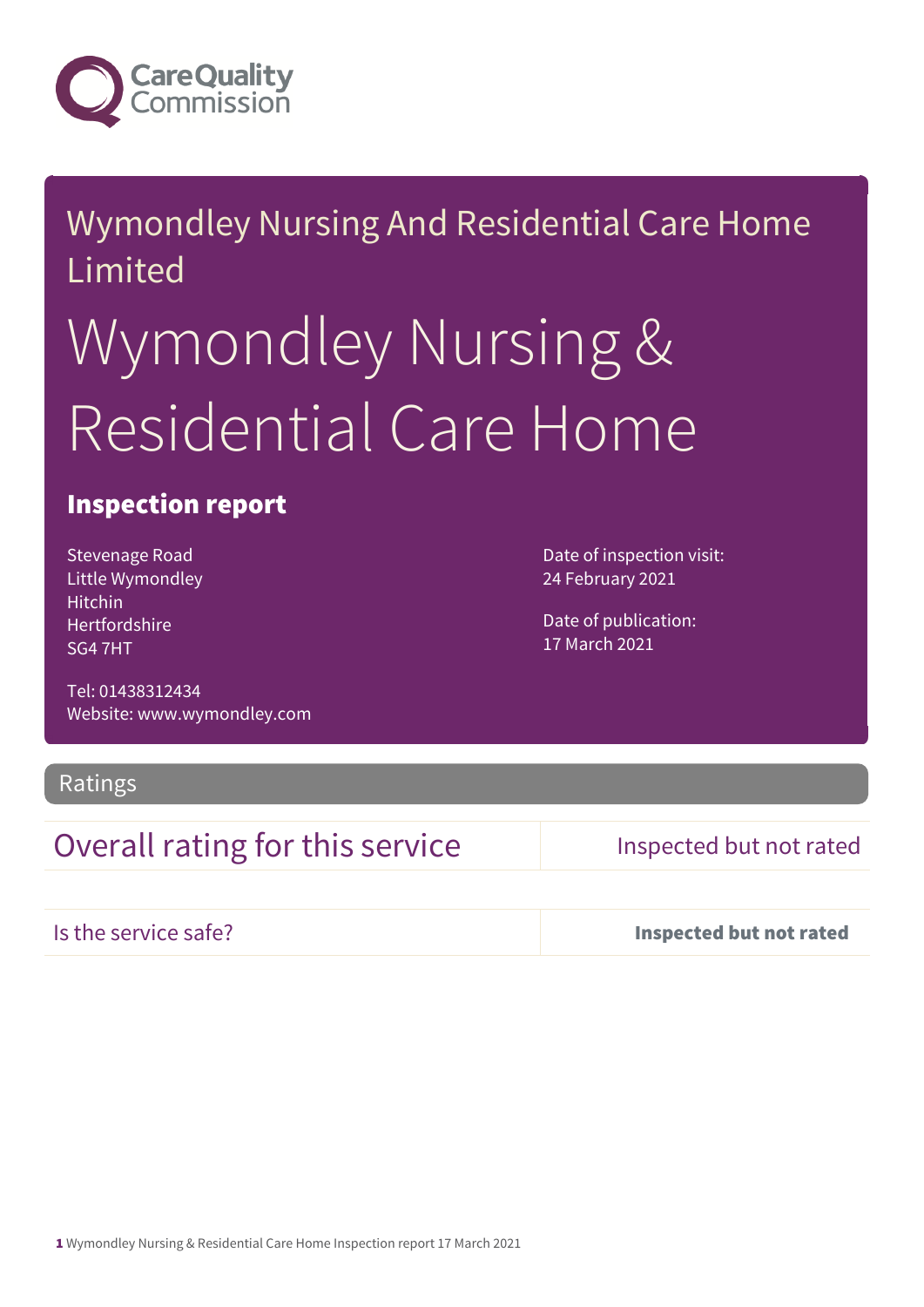### Summary of findings

#### Overall summary

Wymondley Nursing and Residential Home is a 'care home' providing accommodation and personal care. It is registered to provide a service for up to 59 people. The service was supporting 33 people at the time of the visit.

We found the following examples of good practice.

● The provider had developed policies, procedures and risks assessments for managing the service in relation to COVID-19.

●People were chatting and engaging with staff regardless of staff wearing masks. People were sat in a socially distanced way in the communal areas. This had not impacted on their comfort. One person told us that staff looked after them well during this difficult time. Parts of the home had been allocated to the management of COVID-19, such as testing areas, additional staff rooms and donning and doffing stations. The home was clean and there was cleaning ongoing during our visit.

● There was a visitor's centre for use when visits were permitted. This was separate to the home to help promote people's safety. The management team were awaiting government guidance relating to the changes to visiting planned from 08 March 2021.

● When people tested positive for COVID-19 they had to isolate in their rooms, for a set period of time. Staff were clear on what it meant to isolate and what symptoms of COVID-19 to look out for. People returning from hospital or those new to the home had to isolate for 14 days. This was made clear to staff.

● Staff had received training on donning and doffing personal protective equipment (PPE), infection control and COVID-19. They told us they felt very supported and had enough information to do their jobs. Staff were knowledgeable about what was expected of them and were seen wearing PPE safely. Information was displayed about COVID-19 giving clear and accessible advice.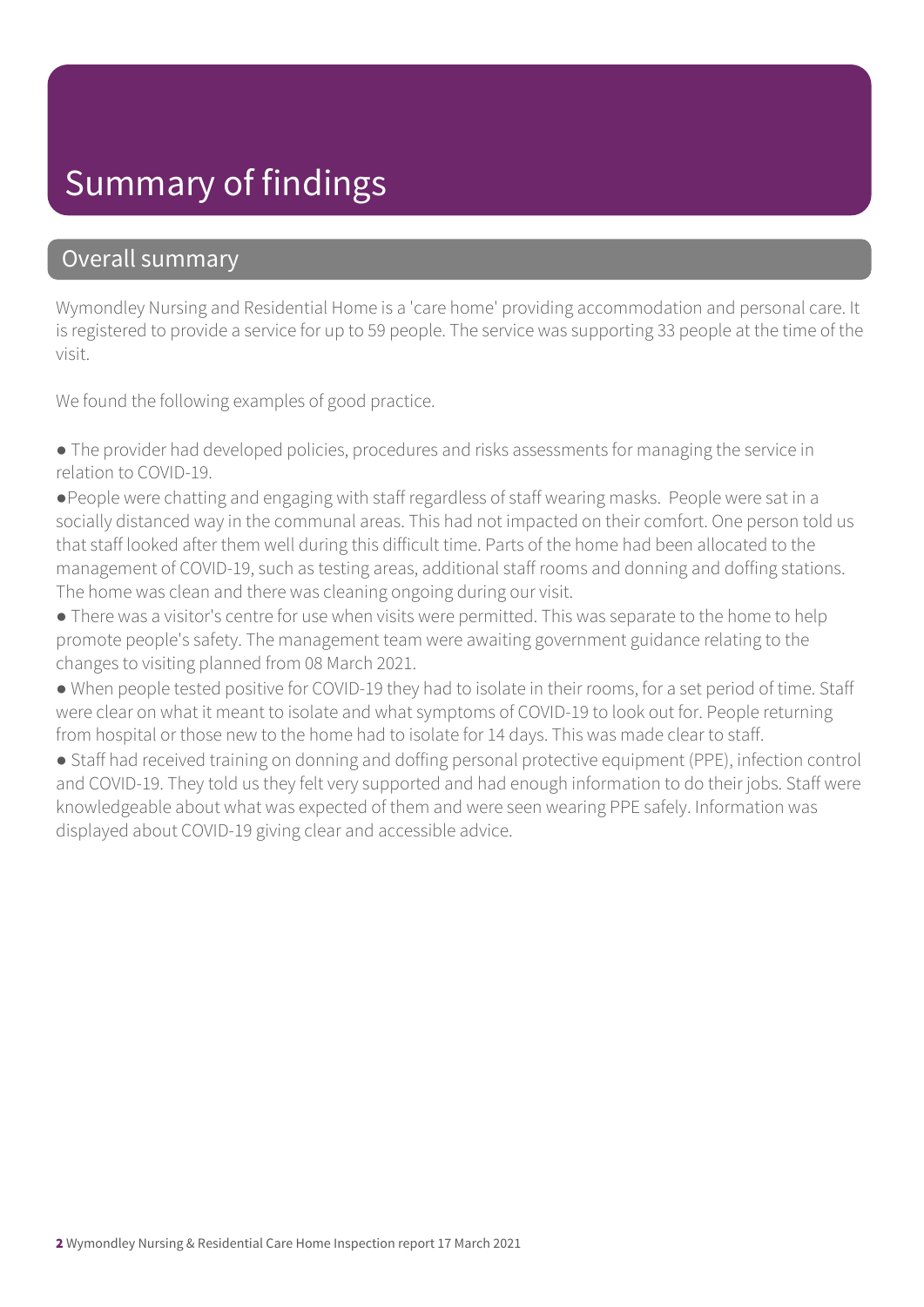#### The five questions we ask about services and what we found

We always ask the following five questions of services.

Further information is in the detailed findings below.

Is the service safe? Inspected but not rated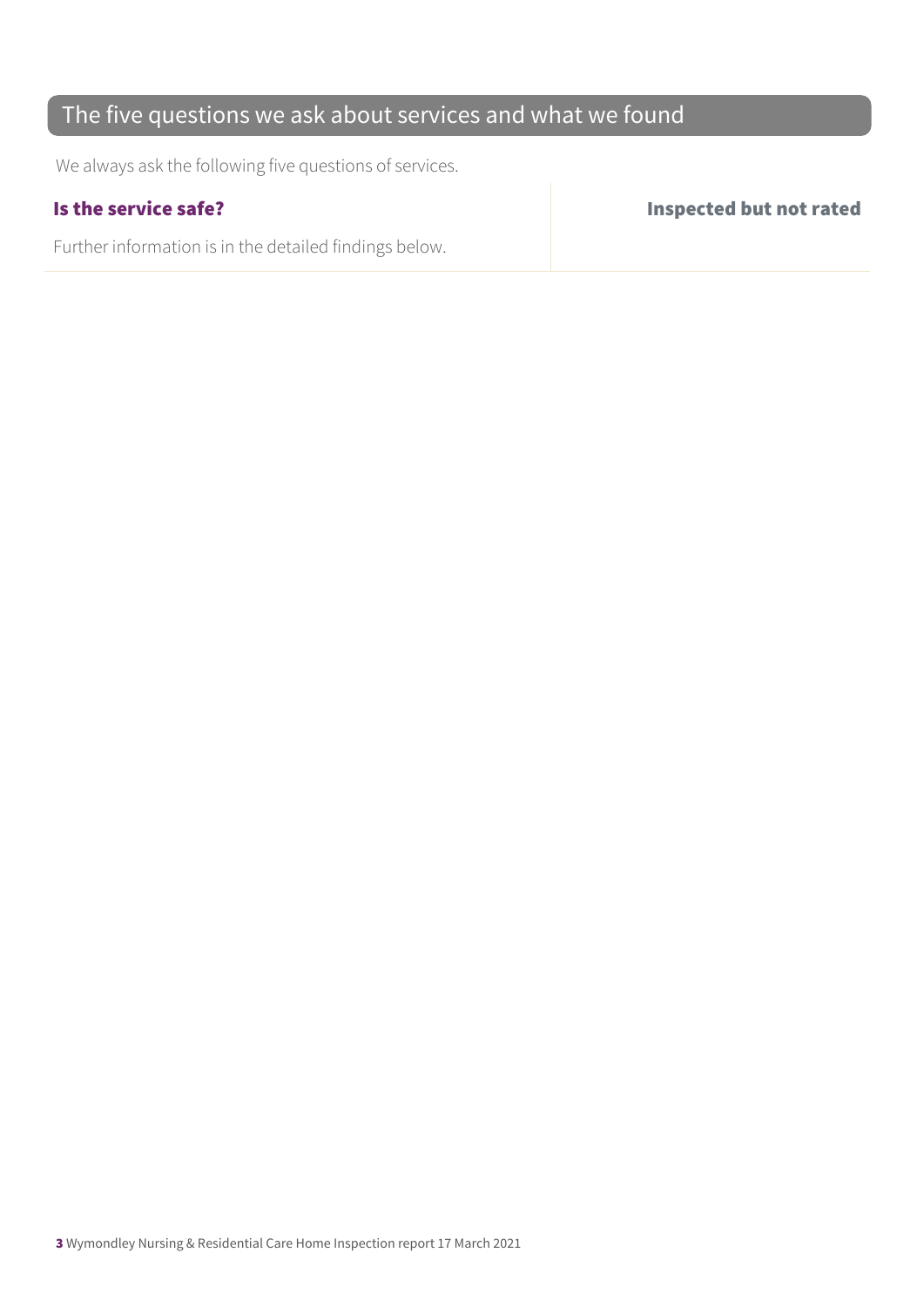

# Wymondley Nursing & Residential Care Home

Detailed findings

# Background to this inspection

We carried out this inspection under Section 60 of the Health and Social Care Act 2008 as part of our regulatory functions. This inspection was planned to check whether the provider is meeting the legal requirements and regulations associated with the Health and Social Care Act 2008.

As part of CQC's response to care homes with outbreaks of coronavirus, we are conducting reviews to ensure that the Infection Prevention and Control practice was safe, and the service was compliant with IPC measures. This was a targeted inspection looking at the IPC practices the provider has in place.

This inspection took place on 24 February 2021 and was unannounced.